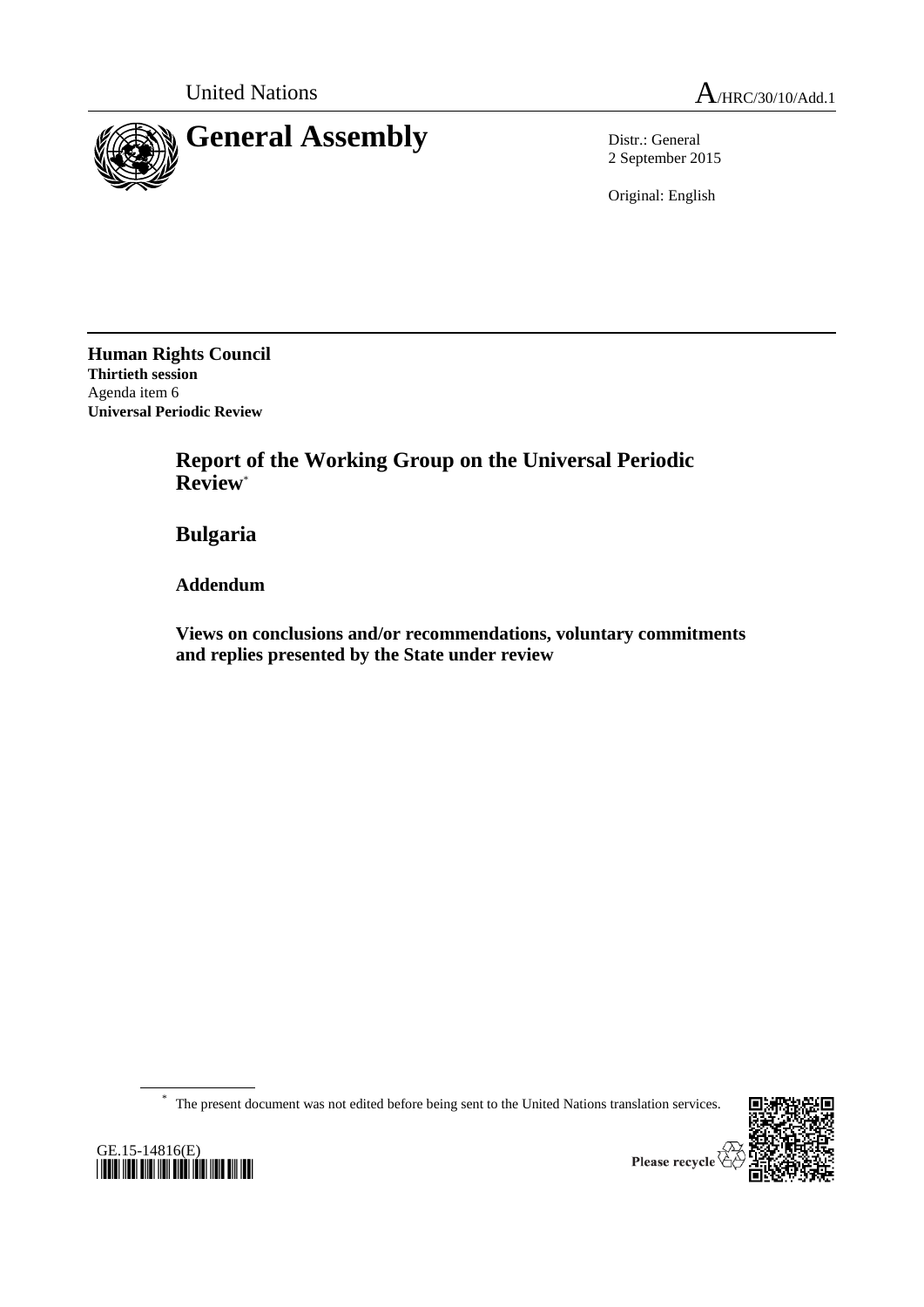## **Response of the Government of Bulgaria to recommendations made during the Second Cycle of the Universal Periodic Review, 7 May 2015**

1. The Government of Bulgaria welcomes the recommendations made during the Second Cycle of its Universal Periodic Review on 7 May 2015 and is pleased to provide the following responses, to be included in the outcome report.

2. The Government of Bulgaria received 182 recommendations. The responses are clustered in three categories: I. Accepted recommendations; II. Accepted recommendations that Bulgaria considers already implemented or in process of implementation; III. Not accepted/ Noted recommendations.

## **I. Accepted recommendations**

3. The Government of the Republic of Bulgaria accepts the following recommendations:

Rec.123.1–123.5 – accepted in principle.

Rec.123.6, 123.7 and 123.8 – accepted in principle. The Government of the Republic of Bulgaria is currently not planning to ratify the Convention on the Protection of the Rights of All Migrant Workers and Members of Their Families. Fundamental human rights are enshrined in the United Nations Civil and Social Rights Covenants and these rights apply directly to all migrants in Bulgaria. The national legislation already guarantees most of the rights contained in the Convention and shares its objectives. The rights of migrant workers are also protected by the existing EU legislation. A final decision on ratification will be reached as a joint decision by all EU Member States;

Rec.123.11–123.22;

Rec.123.23 – accepted in principle. It should be noted that at present the Republic of Bulgaria does not consider necessary the creation of such an institution, since the amendments to the Ombudsman Act from 2012 stipulate that the Ombudsman protects and promotes the rights of children and young people by all legal means;

Rec.123.24–123.30;

Rec.123.31 – accepted. It should be taken into consideration that the term *national minority* is incorrect as it has no grounds in the Bulgarian legislation;

Rec.123.32–123.36; 123.39–123.45;

Rec.123.46 – accepted under the stipulation that "prohibiting" is an incorrect term;

Rec.123.47–123.48; 123.50–123.54; 123.56–123.57; 123.59–123.61; 123.63– 123.75;

Rec.123.76 – accepted with the reservation that the word "increase" represents a subjective point of view and cannot be accounted for;

Rec.123.77–123.79; 123.82–123.84;

Rec.123.85 – accepted with the reservation that to "end discrimination" would be technically impossible, but vigorous efforts are being made to minimize all such cases;

Rec.123.86–123.90; 123.92–123.96; 123.100–123.116; 123.118; 123.120–123.124; 123.126–123.137; 123.139; 123.142–123.144; 123.147–123.150;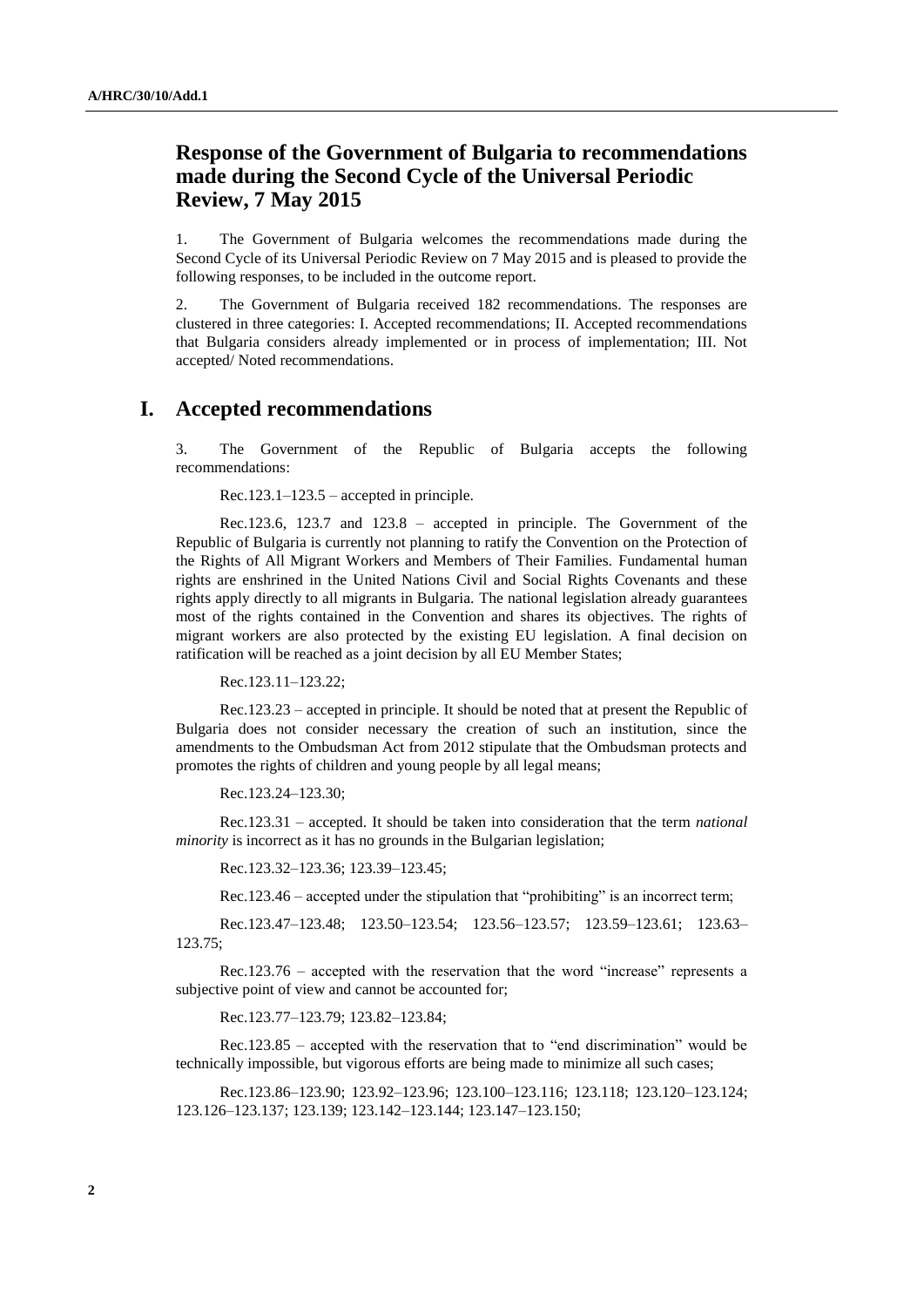Rec.123.151 – see rec. 123.31;

Rec.123.153–123.155; 123.158–123.161;

Rec.123.166 – accepted in principle. It should be noted that migrants' human rights are fully protected, once they've been granted international protection or refugee status;

Rec.123.167–123.168; 123.170–123.182.

## **II. Accepted recommendations that Bulgaria considers already implemented or in process of implementation**

4. The Government of the Republic of Bulgaria accepts the following recommendations and considers that they are already implemented or in the process of implementation:

Rec.123.37–123.38 – We consider that this recommendation is implemented. The Republic of Bulgaria has a comprehensive and extensive legislation ensuring wider employment opportunities for women, based on the National Strategy and National Action Plan for Promotion of Gender Equality. The Bulgarian society is known for its respect towards women and the lack of severe negative stereotypes. The Government is actively promoting the elimination of traditional division of roles between women and men in family relations and upbringing of children. Special measures are being taken to create the necessary conditions for women to successfully combine professional and family life which is directly linked to women's workload and their position on the labour market, as well as their income and economic independence;

Rec.123. 49 – We consider that this recommendation is implemented. The principle of non-discrimination, including based on gender, has been incorporated throughout the Bulgarian legislation. It applies equally to all Bulgarian citizens. The Protection against Discrimination Act (PaDA) forbids all forms of direct and indirect discrimination based on 19 grounds, including gender (art. 4), and such acts have been criminalized in Chapter III of the Penal Code;

Rec.123.58 – We consider that this recommendation is implemented. The entire national legislation guarantees equal access to education, housing and employment to all Bulgarian citizens, including those of Roma origin;

Rec.123.62 – We consider that the activities for the implementation of this recommendation are already ongoing. The incitement to hatred is criminalized by the Penal Code. The Commission for Protection against Discrimination collects data for all cases of incitement of hatred, including hatred motivated by xenophobia and homophobia. Serious and adequate steps have been taken to boost the national legislation ensuring protection against hate crimes. Furthermore, there is extensive EU legislation on the matter, which the state bodies fully implement;

Rec.123.81 – We consider that the implementation of this recommendation is ongoing. The Constitution prohibits racial discrimination in the most categorical manner. According to the established case-law, racist motivation should be considered as an aggravating circumstance by the court in criminal offences. Draft amendments to the Penal Code introduce the criminalization of public incitement to violence or hate on religious grounds. All hate crimes are punishable and are being prosecuted with the full capacity of the State.

Although, under the Penal Code, sexual orientation and gender identity are not explicitly defined as aggravating circumstances, there is no obstacle for such elements of the crime to be taken into account – during the trial or while establishing the verdict.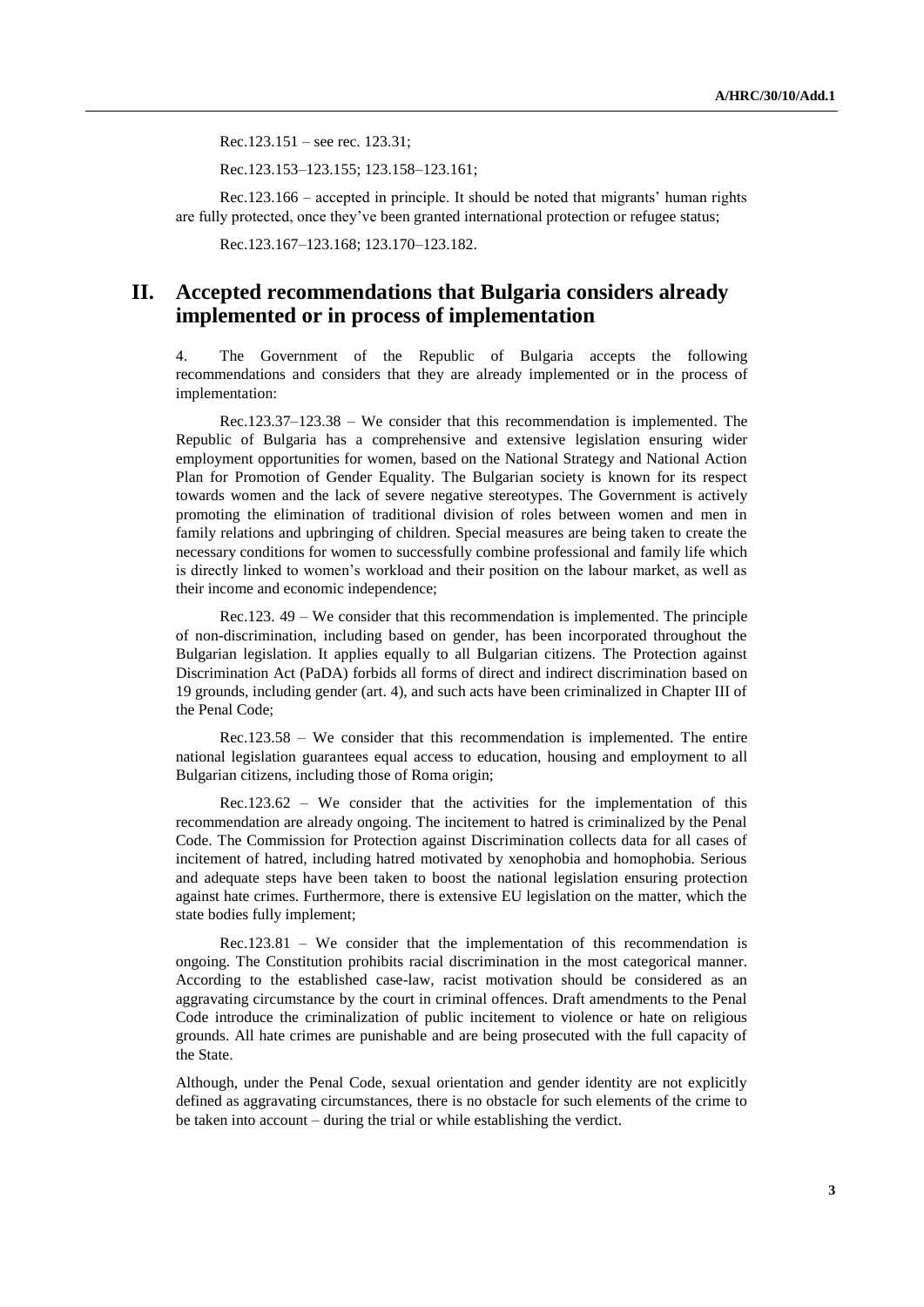The Bulgarian authorities note the recommendation to include the notion "sexual orientation";

Rec.123.91 – We consider that activities for the implementation of this recommendation are already ongoing. The Republic of Bulgaria is improving its national legal framework to bring it in line with the standards of the Council of Europe and to strengthen the capacity of the competent institutions involved in cases of domestic violence and gender-based violence. Аll cases of domestic violence, which can be qualified as crimes, are adequately prosecuted and effectively investigated;

Rec.123.97–123.98 – We consider that significant measures have already been taken in view of overcoming the recommendation – training of magistrates for the enforcement of the domestic violence protection measures; training of persons who are responsible for the provision of the protection under the law; social, psychological and legal consultation of domestic violence victims and specialized programmes for the perpetrators of domestic violence; providing victims of domestic violence with access to shelters and other support services;

Rec.123.99 – Regarding the first part of the recommendation, we consider that activities for it implementation are ongoing and we accept the second part of the recommendation as already implemented. According to the Bulgarian legislation, matrimony may be concluded by a person at the age of 18. Upon exception, in case that important reasons impose this, matrimony may be concluded by a person at the age of 16 with a permission by the court;

Rec.123.117 – We consider that this recommendation is implemented. The Republic of Bulgaria has an adequate system for victim protection which fully incorporates all relevant international standards. The fulfilment of the victim's rights is guaranteed by the existing procedural mechanisms, and no limitations are put in place for the victims of hate crimes;

Rec.123.119 – We consider that the activities for the implementation of this recommendation are already ongoing, paying attention that "establishing" is an incorrect term. A process of revision and renovation of the Bulgarian juvenile justice system is currently undergoing to adequately respond to the changes in the society and to correspond to the up-date standards in the field of juvenile justice, while reflecting the international good practices and Bulgarian traditions;

Rec. 123.125 – We consider that this recommendation is implemented. The family as a fundamental unit has been provided with legal protection on the highest possible level – in the Constitution and throughout the entire national legislation;

Rec. 123.138 – We consider that the activities for the implementation of this recommendation are already ongoing. The right to education for all children without discrimination is fully realized. We will continue the implementation of the activities to minimise the dropout rates in schools and pre-schools among minority and vulnerable groups;

Rec. 123.140 – We consider that this recommendation is implemented. All children have equal access to education, regardless of their ethnic origin. Regarding the term *national minority* see rec. 31;

Rec. 123.145 – We consider that the activities for the implementation of this recommendation are already ongoing. In June 2015, an Action Plan was adopted for the implementation of the Convention on the Rights of Persons with Disabilities. A National Strategy for people with disabilities is in the process of preparation;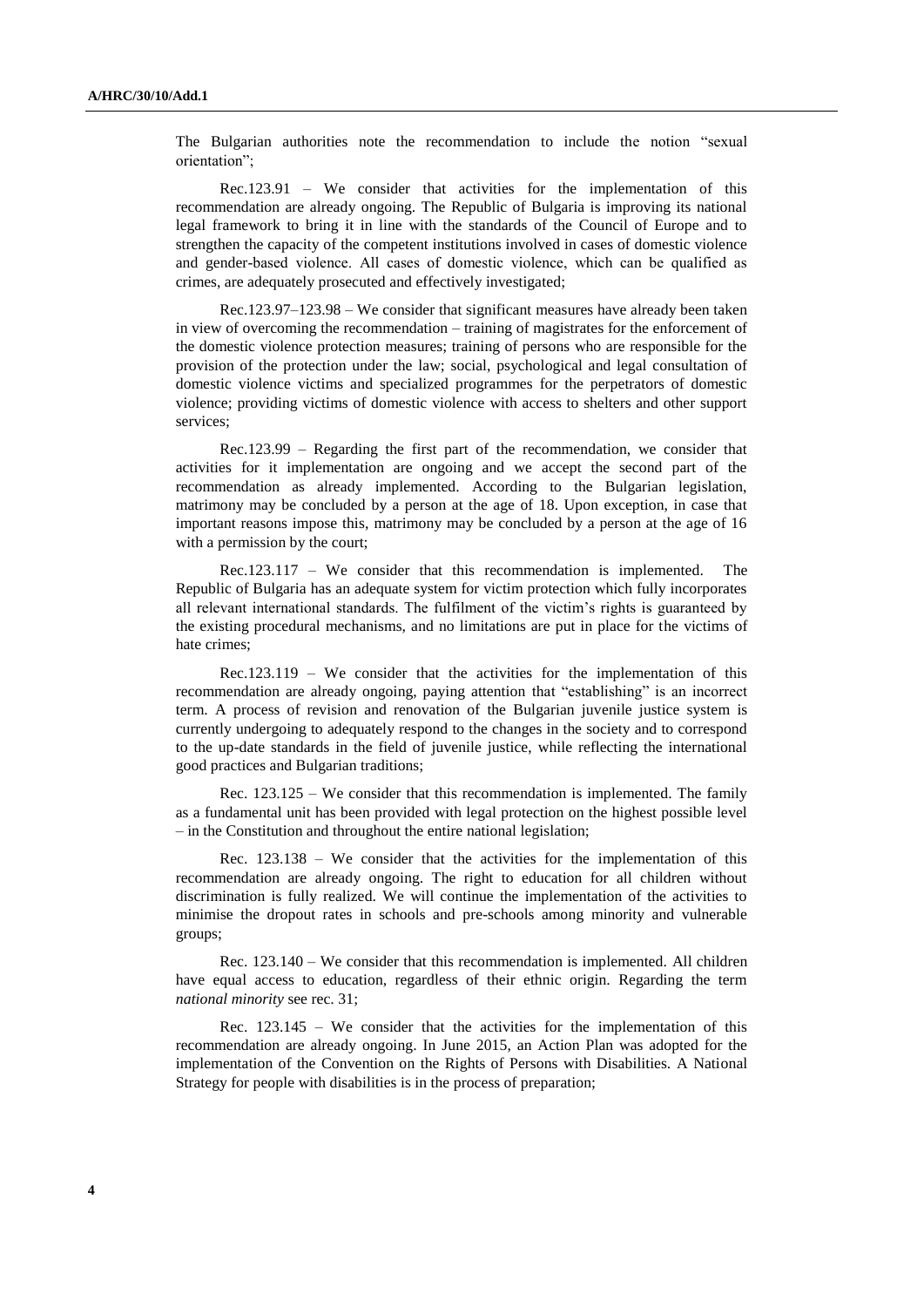Rec. 123.146 – We consider that this recommendation is implemented. There is a Draft Law on the Protection of Natural Persons and the Protective Measures prepared that introduces guarantees for the protection of persons with mental disabilities in full compliance with the Art.12 of the UN Convention on the Rights of Persons with Disabilities. Furthermore, a general prohibition on discrimination, also on grounds of "disability" is introduced in the Protection against Discrimination Act (PaDA). A special section of the PaDA is dedicated to protection in cases of exercising the right to education and training. The system of social services in Bulgaria has developed considerably during the past few years thanks to the recent reforms aimed at deinstitutionalization and provision of more community-based services in a family environment for children and adults with disabilities. There is a steady increase in the services provided in the community as an alternative to institutional care. The construction of well-functioning network of social services in the community and providing quality long-term care is a top priority for the social policy of the Bulgarian government.

We express our disagreement with the word "adopt", since the Republic of Bulgaria has a number of public norms and policies for the protection of people with disabilities (see rec. 123.145);

Rec.123.156–123.157 – We consider that the implementation of these recommendations is already ongoing. The State will continue its efforts to strengthen policies to integrate Roma population and to continue the implementation of the National Roma Integration Strategy with special focus on employment, health, housing and education;

Rec.123.162 – We consider that the activities for the implementation of this recommendation are already ongoing. There is a Draft Law Amending and Supplementing the Penal Code that is under discussion at the National Assembly. The Draft envisages amendments to Art. 79 of the Penal Code, concerning deletion of the statute of limitation for prosecution and implementation of punishments in view of certain crimes, committed on political reasons by persons, associated with the communist regime after  $9<sup>th</sup>$  of September 1944;

Rec.123.169 – We consider that this recommendation is already implemented. The correct name of the integration strategy is National Strategy on Migration, Asylum and Integration (2015–2020). The national legislation provides sound protection of the rights and freedoms of refugees and asylum seekers.

## **ІІІ. Not accepted/ Noted recommendations**

5. The Government of the Republic of Bulgaria cannot accept the following recommendations:

Rec.123.9 – The national legislation already guarantees the rights of all workers to the maximal possible extend, regardless of their activity. Furthermore, Bulgaria is state party to the main acts of the International Labour Organisation and is committed to their implementation;

Rec.123.10 – The Republic of Bulgaria has ratified the Convention against Torture and Other Cruel, Inhuman or Degrading Treatment or Punishment on 16 December 1986;

Rec.123.55 – The national legislation guarantees equal access to all forms of education to all Bulgarian citizens, regardless of their gender and/or ethnic background;

Rec.123.152 – The Republic of Bulgaria is a state party to the Framework Convention for the Protection of National Minorities of the Council of Europe. All rights